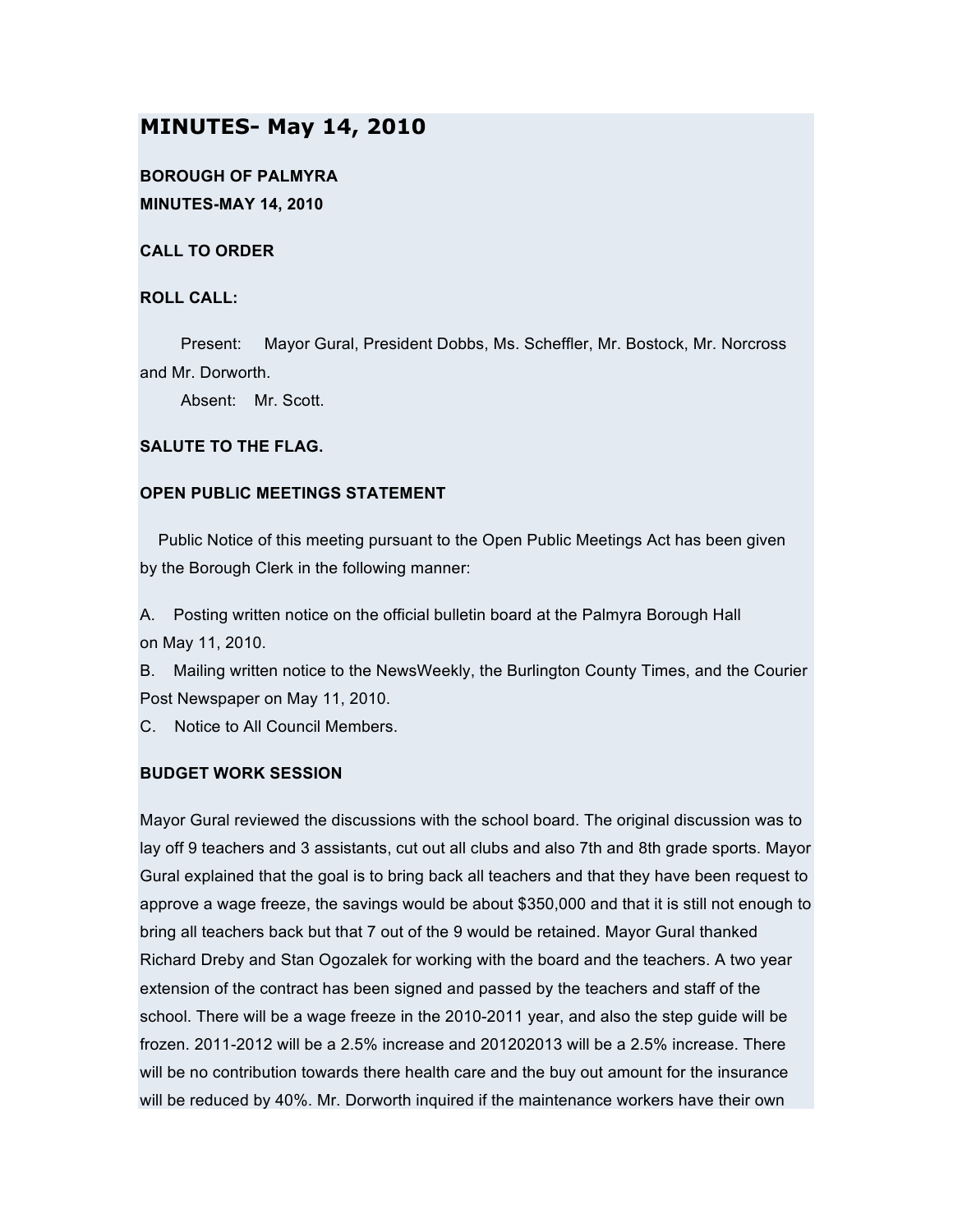contract? Mayor Gural explained that he has not been given a contract for the maintenance workers and that administration had received a 5% increase and also the custodians a 5% increase. There are some retirements in administration this year and they will not be fully replaced. The 7th and 8th grade sports will be cut this year. There will be no adult high school secretary next year. Mayor Gural explained that the teachers will not pay the 1.5% into the health care since they have extended their contract for two years. Ms. Scheffler discussed that the school budget will be in trouble again next year. Mayor Gural discussed that this contract is for 2010-2011 and only guarantees teachers positions for this year. Mr. Stewart explained that there is 5% built into the step guide and that the teachers have also frozen the step guide, they will get no increase. Mr. Dorworth discussed that the board cannot negotiation a no lay off contract. Mr. Norcross explained that several police departments are negotiating the same in their contract. Ms. Scheffler explained that she is fine with the teacher's part of the contract, but not with the administration and that there are too many administrators. Mayor Gural discussed that the county superintendent wants Palmyra to share the administrators with Beverly to help the test scores and the 8th graders who are coming into the high school. Council discussed the difference of a sending district and a regional district. Mayor Gural explained that Beverly pays tuition for each student and that Palmyra residents pay for the student's education plus all improvements to the schools. Mr. Dorworth discussed that it is time for administrators to be let go and that some positions need to be removed. Mr. Stewart advised council that it is a state law to have a superintendent and they must have a certification from the state. President Dobbs discussed that it does not matter what council cuts, the school board can do what they want as long as they cut that amount.

Borough Budget Work session.

Mr. Stewart-auditor advised council that the total budget is \$8,497,521.06 and that it is \$280,426.12 under cap. Mayor Gural discussed that the tax levy cap is low and that it is beneficial to take the appropriation to the highest cap for next years base. Mayor Gural discussed raising the appropriations by \$1531.23. Mr. Stewart discussed that the biggest concern is the amount of surplus being used and that there will be a problem with the budget next year. Mayor Gural discussed the teachers taking a pay freeze and that the Borough needs to cut also. Ms. Scheffler explained that the flip side is that the Borough employees took a pay freeze last year and have to pay the 1.5 % into health care. Mr. Dorworth explained that the police negotiations will start on June 1, 2010. Mr. Norcross discussed that the police already received their raises for 2010 in January according to contract. Mr. Stewart advised council that they are looking at a 14% tax increase. Ms. Scheffler inquired if this included the 2% for employees. Mayor Gural discussed that he is not in favor of giving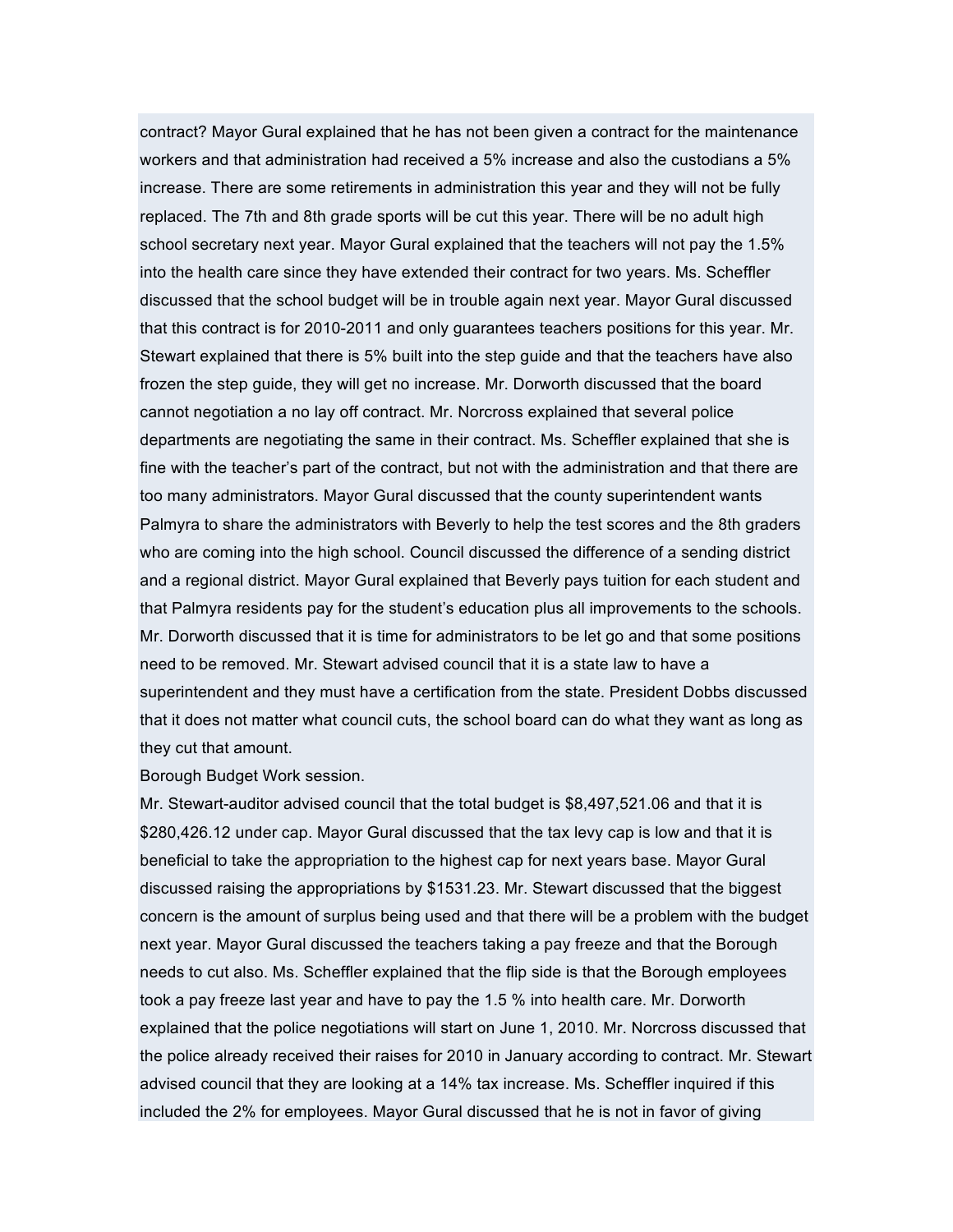across the board raises and that there needs to be evaluation of employees before any raises are given. Ms. Scheffler discussed giving each department a set dollar amount and the amount could vary for each employee. Mr. Dorworth discussed that across the board raises is not correct and that an employee who does more deserves more of a raise than other employees. Mr. Bostock discussed that he would like to see an organizational chart and job descriptions with valuations. Mr. Norcross recommend leaving the 2% in the budget and that when the salary ordinances is approved it will be retroactive to January 1st. Mayor Gural agreed that as long as the money is built into the budget council can decide later how and when to give raises.

Police Budget-Chief Pearlman discussed that he had a revision for the police budget. Chief Pearlman discussed that the salary amounts are correct for the officers and the additional money for the college degrees. Chief Pearlman would like to see one of the police secretaries receive a large raise; she is under paid by county standards and does the majority of the work. Chief Pearlman explained that other police departments in the county call her for advice. Mayor Gural inquired if the employee was worth a \$3815. raise. Chief Pearlman explained that he is respectful of the current budget restraints and that she has not asked for the raise, but it is a sign of good faith from the Borough to keep her here. Chief Pearlman explained that he lowered the overtime by covering the vacation time ahead of time. A Sgt. will be out on maternity leave soon and another patrolman is retiring. The shifts will be short starting in September and that he is attempting to adjust the schedules. Mr. Norcross discussed that the police secretary has been here for about ten years and knows her job duties very well and that the Borough hired a deputy clerk for the court at a higher salary. Mayor Gural explained that he has no issues with the police budget and that council will address all concerns. Mr. Bostock explained that it is important to have a key person that has the knowledge.

Sewer Budget- Mrs. Lewis informed council that Ms. Jackson had come up with a worksheet to show the overtime for the sewer department including the week end calls. Mr. Norcross inquired if they are guaranteed a certain amount of hours for a call in? Mr. Lavenberg explained that he was informed when he started that it was three hours for a call out. Mr. McCleary explained that it is a two hour call out for public works. Mr. Bobstock inquired about contracting out the week end. Mr. McCleary explained that it was about \$150.00 a day the last time that it was reviewed. Mayor Gural inquired as to why they are not paid for actually hours worked. Mr. Norcross explained that an emergency call is usually a two hour call in. Mrs. Sheipe informed council that they could include the call in amount on the salary ordinance. Mr. Lavenberg discussed that the overtime has dropped a lot in the last few years because of preventive maintenance.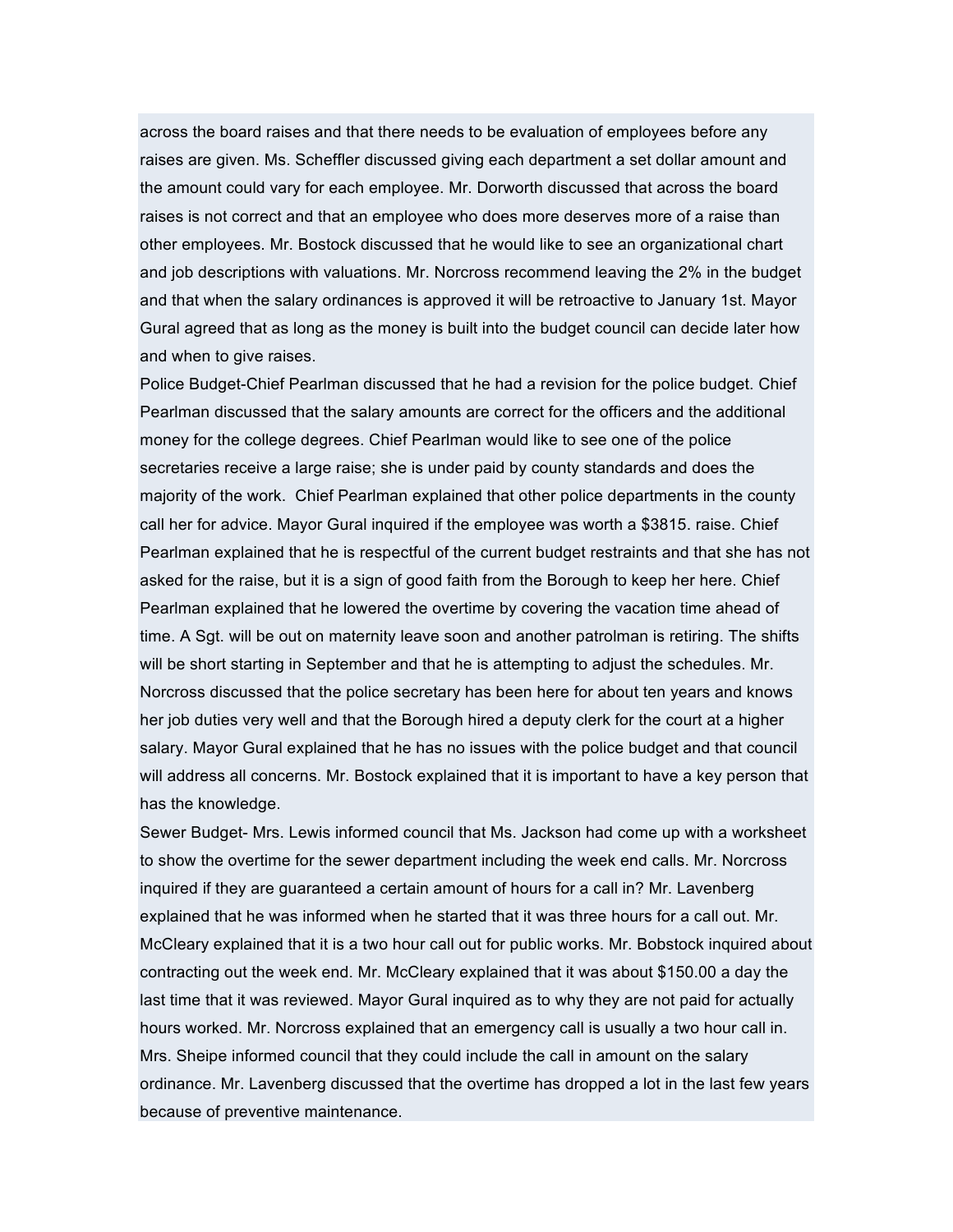EMS Squad- Mrs. Lewis informed council that she had reached out to Cinnaminson for a contract and did not receive a call back. There are a lot of different carriers for the gasoline. Some departments go to Cinnaminson and some use individual gas stations. Council was given a spreadsheet with the breakdown of the gasoline cost. Mayor Gural discussed that Palmyra should only be paying for 28% of the gas since that is the percentage of the calls. The Palmyra residents should not be paying for calls in other towns. Mr. Dorworth discussed the squad is billing for services and being paid from insurance carriers. They should not get additional gas money from the Borough for those calls. Ms. Scheffler inquired about monitoring the calls that are reimbursed by insurance companies and those that are charged to the Borough for gas. Mayor Gural discussed that they cannot double bill and to inform them that we are not paying for reimbursement of gas that is already covered by insurance. Mrs. Lewis discussed that the squads vendor for billing should be able to generate a list of the Palmyra calls and what is reimbursed. Mayor Gural discussed that only 28% of the bill for the entire year should be paid and that the Borough is only paying for the calls in Palmyra. Mrs. Lewis will request a monthly report from the squad and pay for Palmyra calls on the report upto 28%. Mr. Dorworth suggested having the squad attends the next council meeting so that they can have a discussion with council about the billing and the gas issues. Council agreed to have the squad attend the June 7th meeting for a discussion.

Capital Budget- Mr. Stewart discussed the capital budget and that there is \$50,000 in the line item for a down payment. Mrs. Lewis explained that the capital budget is really a three year wish list and that council just needs to identify projects that they would like to do. Mayor Gural expressed that the Boroughs needs a time clock and to be able to furnish the community center. There also needs to be funds for road projects. Mr. Norcross explained that the police department needs a 4 wheel vehicle.

Mr. Stewart informed council that the budget stands at a 14 percent increase and a balance in surplus of about \$217,000.00 for next year. The council is using \$1,367,000.00 in this budget. Mayor Gural discussed that this is not good news for the Borough but it is a solid budget.

Resolution 2010-98 Resolution To Introduce The 2010 Municipal Budget. Mr. Norcross made a motion to approve the resolution, Mr. Bostock second the motion. At the call of the roll, the vote was:

AYES: President Dobbs, Ms. Scheffler, Mr. Bostock, Mr. Norcross and Mr. Dorworth. NAYES: None.

#### **SCHOOL BUDGET**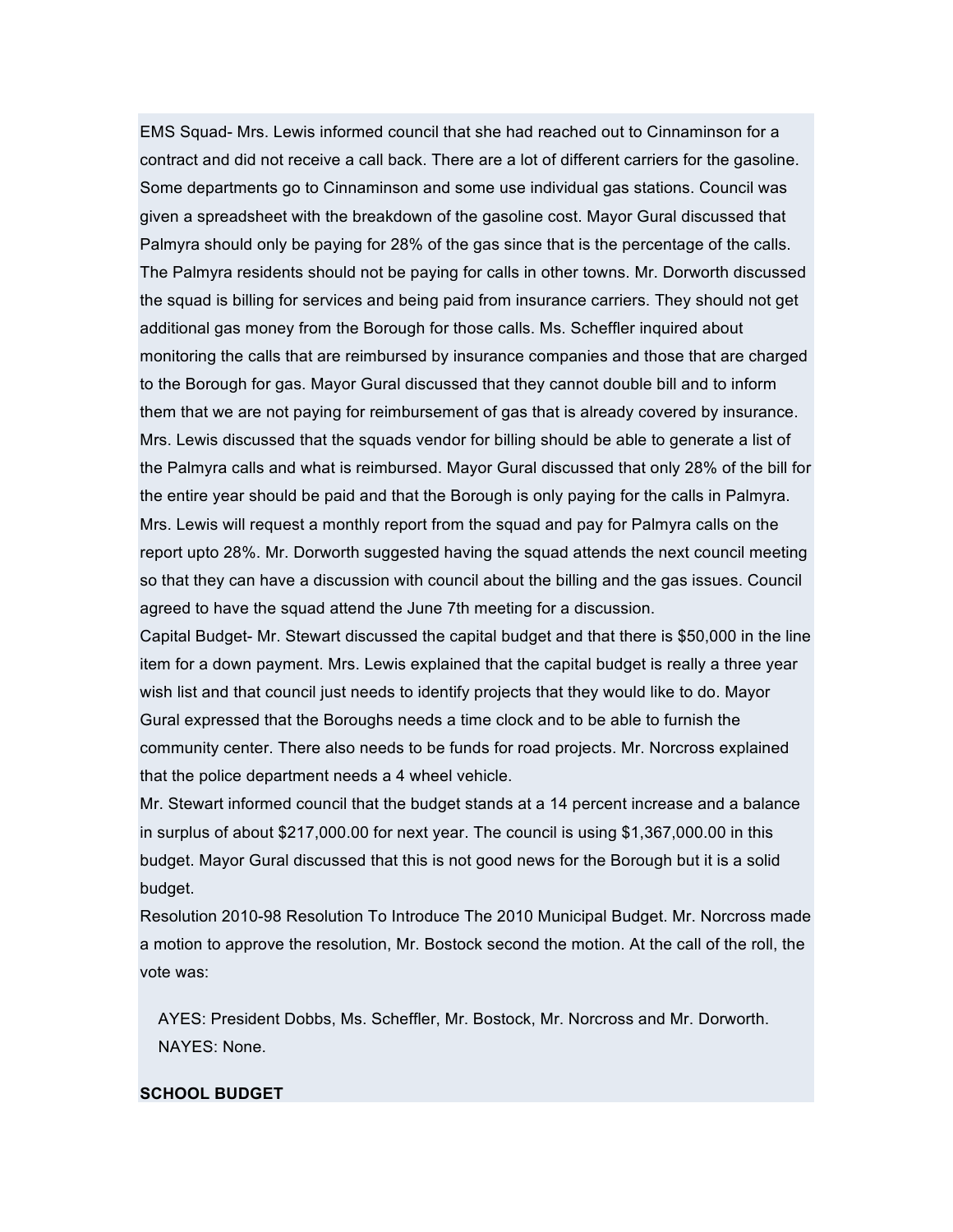Mr. Norcross and Mr. Bostock resuce their selves due to a conflict. Mayor Gural explained that since the last council meeting he had a meeting with the teachers and also the board of education. The board of education has ratified a contract with the teachers and the teachers association did a great job. Everyone put the students first and residents had a say in the decision. Mr. Ozalis explained that the board had met with the education association and that the contract had been extend for two years. It will give the residents some tax relief and the budgets bottom line item is reduced. The supply line item was reduced, professional development was reduced, technology was reduced, and the administration support staff will be reduced due to retirements. Mr. Ozalis explained that maintenance personnel and custodians have been reduced as well as athletic programs for 7th and 8th graders. All nonathletic clubs have been put back into the budget. The stipend for the current director of the adult high school was already reduced in original budget. There will be a freeze in the district for teachers which are a savings of about \$450,000 creating a \$71,529 tax relief. Mayor Gural questioned the numbers on the information sheet that was handed out and that it did not calculate correctly. Mr. Ozalis explained that each column from left to right is a different scenario. Mayor Gural inquired if Mr. Stewart could explain the figures from the school. Mr. Dorworth discussed that he feels that Mr. Stewart has a conflict of interest since he is the borough's auditor and the school's auditor. Mrs. Moore discussed that the figures are correct and that the decrease in the second area is for the teachers salary freeze. Mayor Gural inquired if this was a new proposal. Mayor Gural discussed that they had started the meeting with information to council about the teacher's proposal and that council had express comments that administration has to be reduced. Mr. Ozalis discussed that he believes that there is bad information out in the public about administrations of the schools. Ms. Scheffler inquired how the board can say there is not enough administrators when they want to do share services with Beverly. If there is enough time to help Beverly, then the administrators do not have enough to do in Palmyra. Superintendent Perry explained that the proposal to Beverly does not look like it is going to happen and that there is a statewide movement to do share services. Ms. Scheffler expressed her concerns about meeting the board of education and the county superintendent on confidential matters and then reading it in the paper the next day. Mr. Ozalis explained that the board was not interested in sharing the administration staff, but were told to get it done and that he does not feel that it is good for Palmyra. Superintendent Perry discussed that it was present that sharing a superintendent and business administrator would be a good choice for the school system and that if Palmyra took the 8th graders from Beverly, it would help with test scores in their freshman year. Superintendent Perry explained that an additional stipend would be given from Beverly. Ms. Scheffler explained that they would still be using part of their day for Beverly, so Palmyra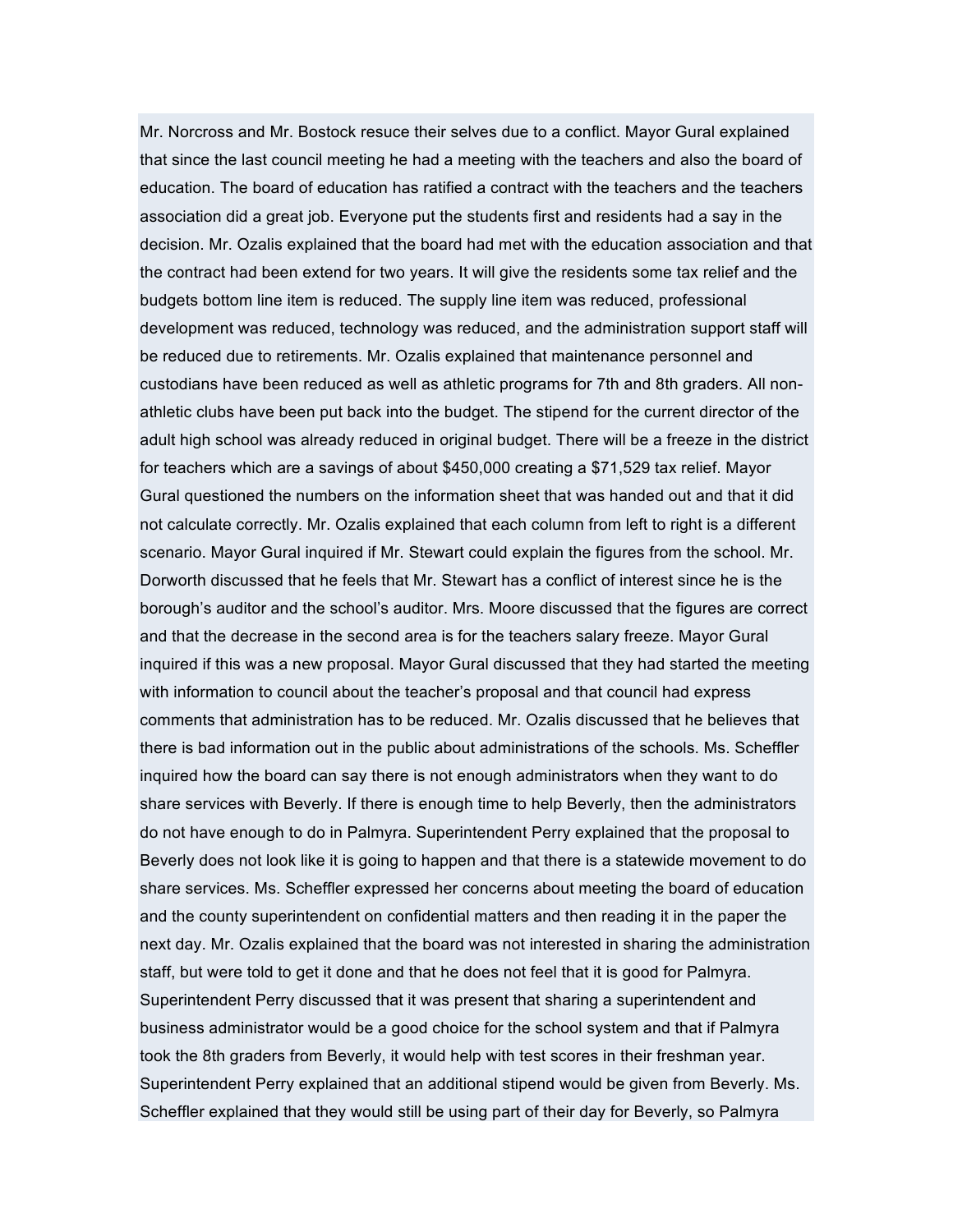must not need anyone full time. Mr. Ozalis explained that it is not a done deal unless the county superintendent states so. Mayor Gural explained that the conversation is that Beverly and Riverton pay tuition based on educational cost and that it does not include the cost of improvements or debt service, but yet the students share in the same benefits of the programs. The other costs are paid for by residents of Palmyra. Mr. Ozalis discussed that as far as the board is concern the proposal is off the table. The board feels that the superintendent and business administrator would have been stretched to cover Beverly as well. Mr. Dorworth inquired if the maintenance workers are covered by contract? Mr. Ozalis replied they have no contract. Mr. Dorworth inquired about the administrative staff that was helping with the adult high school? Superintendent Perry explained that they are not affect by this agreement with the teachers since they come from other districts. Mr. Dorworth explained that it is great that the teachers accepted a pay freeze and other items. The cutting of the teachers attracted more residents to the school budget issues, but the board still needs to cut administration cuts. Mr. Dorworth discussed that in a few years regionalization will be proposed with Cinnaminson. Mr. Rosenberg discussed that he cannot understand how the cuts equal the numbers in the original budget. Mr. Stewart explained that he is the auditor for the school but does not help prepare their budget or have an involvement in their budget process. President Dobbs expressed that Mr. Stewart should participate since council is just asking him for numbers and figures. Mr. Rosenberg explained that the council has to certify by resolution the line items to be cut in the school budget and that it has to show where the savings have occur and what line items have been changed. Mr. Stewart discussed that council has to set a number to reduce the tax levy and that it will not impact the education of the children. Mayor Gural discussed that earlier in the meeting council had discussed the need to make some cuts in administration. President Dobbs explained that private companies are doing more with less people and that it is a hard time to tell residents that their taxes are being raised. Mayor Gural explained that the Borough did not give out increases last year except for police which was contracted and that the school should not give 5% raises to administration and cut teachers. Mr. Ozalis inquired if council was just looking for an amount to be cut from administration or employees. Mrs. Moore, business administrator expressed her concerns about her staffing being target for cuts and that it was unfair. Mrs. Moore explained that a payroll clerk works 30 hours a week and also does human resources, retirement plans and insurance. Another person in the office does the transportation issues and is billing coordinator, another person is full time and handles registration, someone else in the office handles the substitutes and use of facilities. Mr. Dorworth inquired as to what the duties of the business administrator are. Mrs. Moore explained that she monitors the budget and oversees the accounting as well as oversees the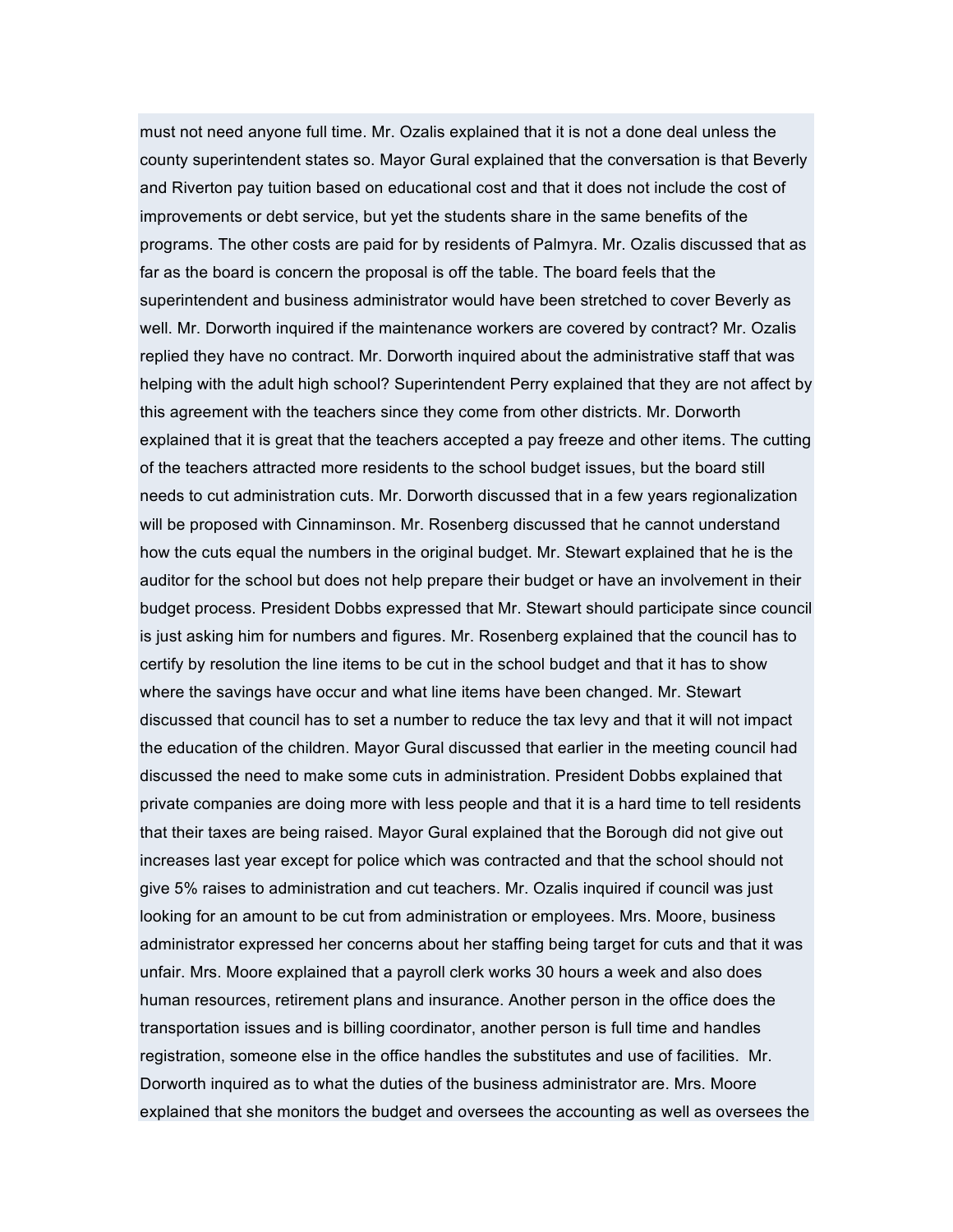maintenance workers, cafeteria and transportation, but does have an assistant to do account payables purchase orders and bank statements. Mrs. Moore also does the state reporting for the student database. Ms. Scheffler discussed that the last meeting they were told there was only three administrators and the list is getting longer. Mrs. Moore advised council that the employees in her office are not administrators they are listed as staff. Mayor Gural discussed that the schools business office is top heavy and inquired as to who is covered by the administrator's contract. Superintendent Perry replied that five employees are paid out of the administration line items. Mayor Gural explained that the schools website shows that there are 11 administration positions and that it does not state that they are supervisors and that educating the public and council is important for the budget process. Mr. Ozalis explained that the original budget that was proposed is lower than the approved budget two years ago. Superintendent Perry discussed that the state is pushing consolidation and that the small school districts can not keep taking financial hits.

Ms. Scheffler made a motion to open the school budget to the public for questions, President Dobbs second the motion. All members present voted in favor of the motion.

Mrs. Robinson-Leconey-thanked the teachers for their contract amendments and also thank council for not making a quick decision at the last meeting and also for keeping the public inform. Mrs. Robinson inquired if the tax rate was still at 2.31 and that she shouldn't it be lower but needs the right information so that decisions can be made. Mayor Gural explained that 31,000 is a penny on the tax rate. Mrs. Moore explained that the rate is 2.29 for the general with the new rate being 2.167 cents. Mayor Gural explained that the figures are not adding up correctly. Mrs. Moore explained that the budget was reduced by \$71,529. and that the tax rate should be 2.47 unless the spreadsheets are wrong. Mrs. Robinson discussed that if the public was given the correct information on the budget it probably would of passed. The information on the school website was not helpful and that there were unfair cuts to the teachers.

Ms. Cenio-thanked the teachers and also the council for saving the teachers job. The children can go back to school without worry about losing a teacher.

Mr. Dorworth made a motion to close the public portion on the school budget, President Dobbs second the motion. All members present voted in favor of the motion.

Mayor Gural discussed that council is supporting that a cut be made from the business administrator office. Mayor Gural thanked Stan Ozalis, Richard Dreby, Wendy, Geneva Moore and Dr. Perry for their work on the budget. Mr. Austin was unable to attend the meeting today but he also worked on the budget. Mayor Gural discussed that the clubs need to be maintained as heard by the students and that they are an additional edge on college applications.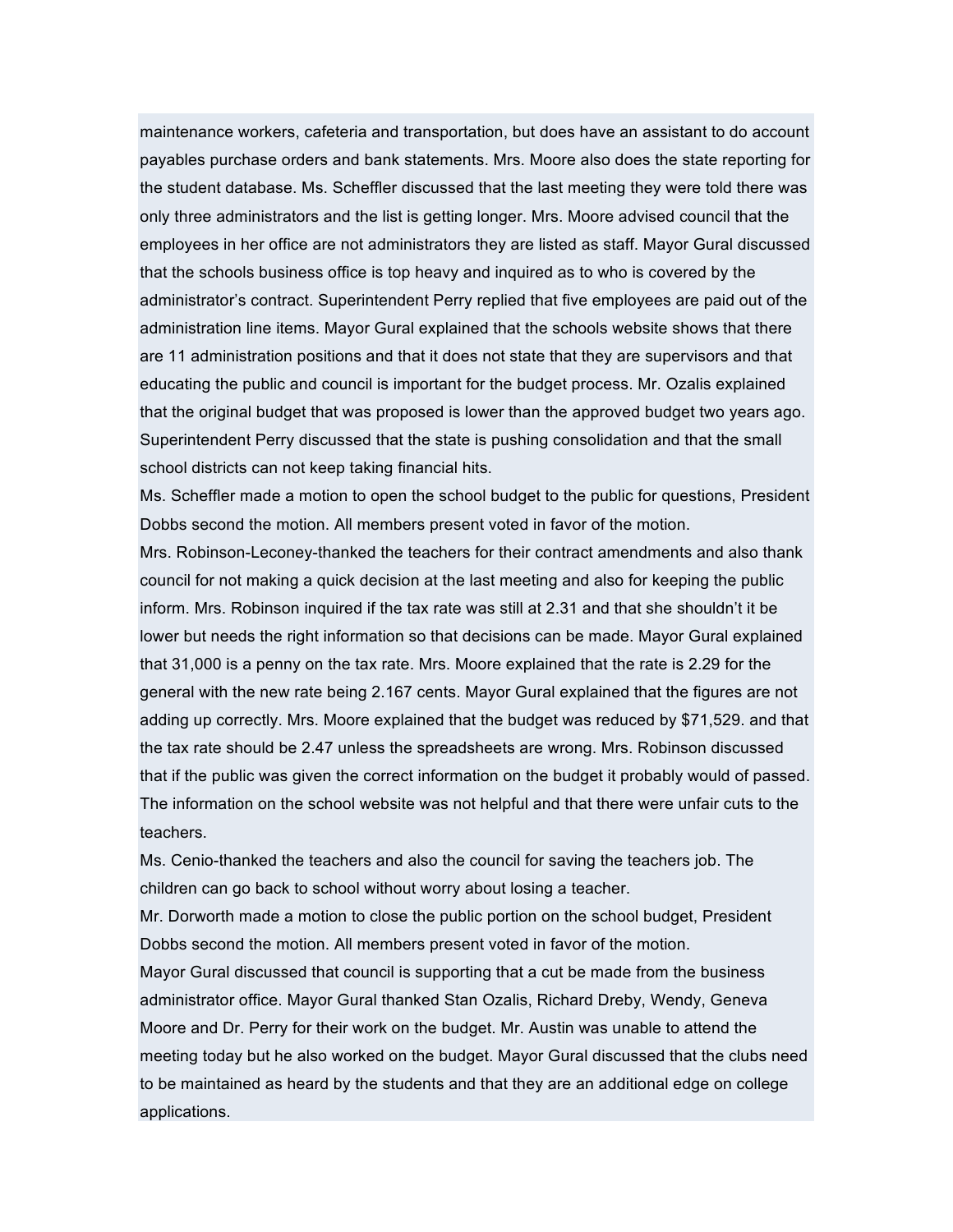Resolution 2010-97, Resolution Certifying General Fund Tax Levy For the Base Budget of the Palmyra School District For The 2010-11 School Year. President Dobbs made a motion to approve the resolution, Ms. Scheffler second the motion. At the call of the roll, the vote was:

AYES: President Dobbs, Ms. Scheffler, Mr. Dorworth.

NAYES: None.

ABSTAIN: Mr. Bostock and Mr. Norcross did not participate in the vote due to conflict of interest.

Whereas, the general fund tax levy for the base budget of the Palmyra Borough School District for 2010-11 school year ("general fund tax levy") of \$7,251,345,00 was defeated at the annual school election; and

Whereas, the Palmyra Board of Education ("Board") presented an official copy of its 2010- 11 budget and required supported documentation to the governing body; and

Whereas, the governing body through the Mayor and Councilperson Karen Scheffler met with representatives of the Board and the School District; and

Whereas, it is the responsibility of the governing body to certify the amount of the tax levy to the County Board of Taxation; and

Whereas, pursuant to N.J.S.A. 18A:7F-5, the minimum tax levy may be no less than \$6,798,373.

NOW BE IT RESOLVED by the governing body of the Borough of Palmyra, in the County of Burlington, and State of New Jersey as follows:

1. The original general fund tax levy of the Palmyra Borough School District for the 2010-11 school year of \$7,251,345.00 (base budget) was defeated at the annual school election.

2. The general fund tax levy for base budget is hereby reduced in the amount of \$100,000.

3. The amount of the general fund tax levy in the sum of \$7,151,345.00 is hereby certified by the governing body.

4. The following specific line items shall be reduced:

A. Administrative - \$ 100,000.